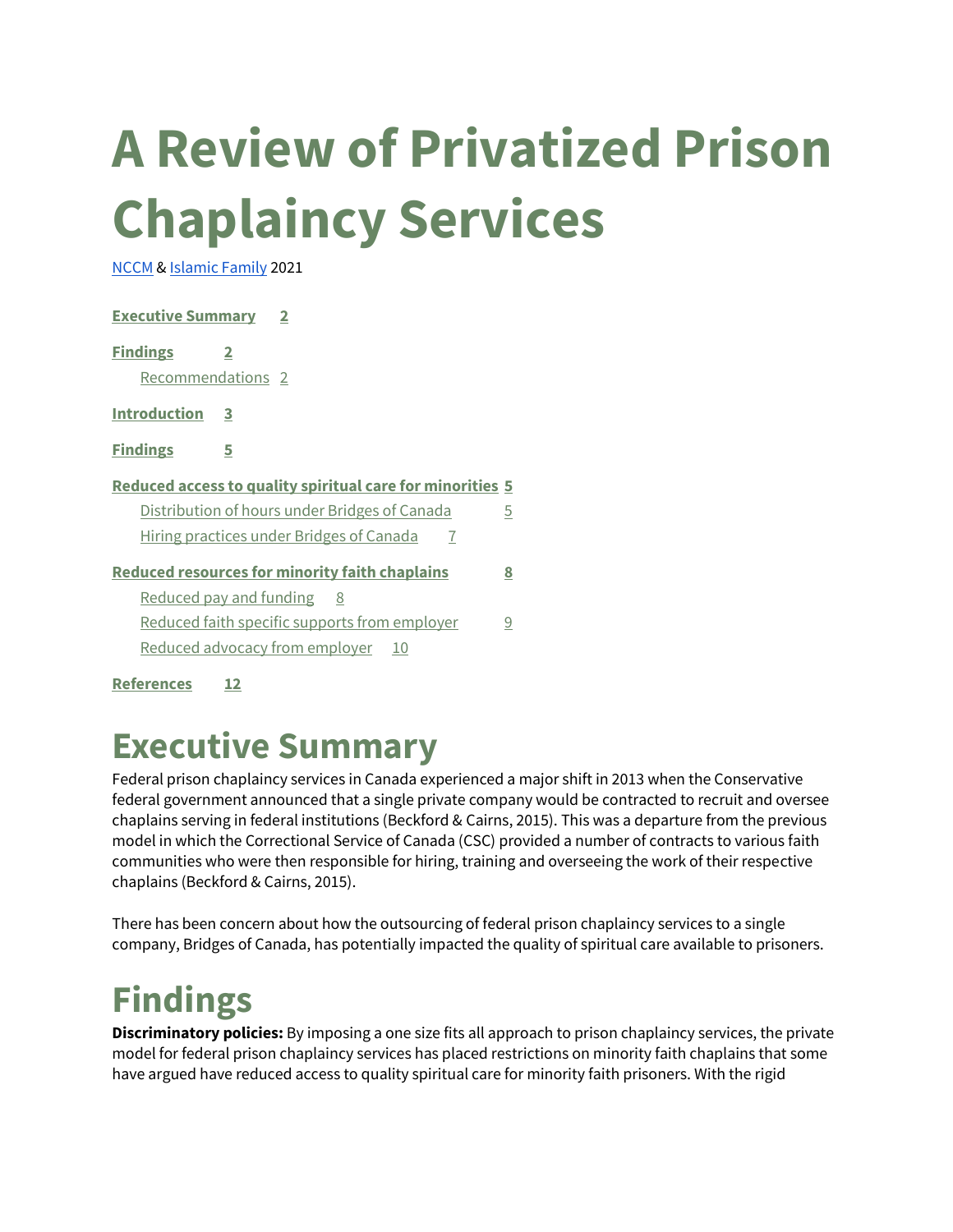policies placed on all faith groups across Canada, there is no room for nuance and tailored services for our most marginalized populations in Canada.

**Reduced access to quality services for minority faith groups:** Prisoner complaints over access to religious services have drastically increased, arguably as a result of the discriminatory policies under the private model of chaplaincy services.

**Reduced resources for minority faith groups:** Reduced pay, funding, material resources and faith-based support for minority faith chaplains.

### **Recommendations**

**1.** Remove Bridges of Canada as the administrator of prison chaplaincy

We recommend the removal of a single provider of federal prison chaplaincy services. More specifically, we call for the removal of Bridges of Canada as the sole provider of federal prison chaplaincy services. Having a single chaplaincy provider offer services to religiously, ethnically and geographically diverse populations is not sustainable and has potentially adverse implications for minority populations as this report details. Access to qualified and relevant chaplains is made more difficult under this model. As such, the removal of Bridges of Canada as the administrator of federal prison chaplaincy services will help to provide spiritual care that is of better quality and more relevant to minority faith inmates.

**1.** Return to the public model where Regional Chaplains are responsible for sourcing different faith communities to provide services to their respective faith groups.

Under the more public model of federal prison chaplaincy services (prior to 2013) regional chaplains were responsible for sourcing and contracting local faith communities and organisations to hire, train and oversee their respective chaplains. We strongly recommend a return to this model for the distribution of federal prison chaplaincy services. A single provider often applies a one-size-fits-all approach to the oversight of federal services and we see many indications of this in the current administration of federal prison chaplaincy services. There are nuanced and sensitive issues within each faith group that affect incarcerated peoples and local faith groups are best situated to navigate these issues and ensure access to quality spiritual care. Local communities grounded in their faith traditions are best suited to provide religious services to inmates. Regional chaplains under the Correctional Service of Canada are in a good position to source local faith communities in consultation with wider faith communities.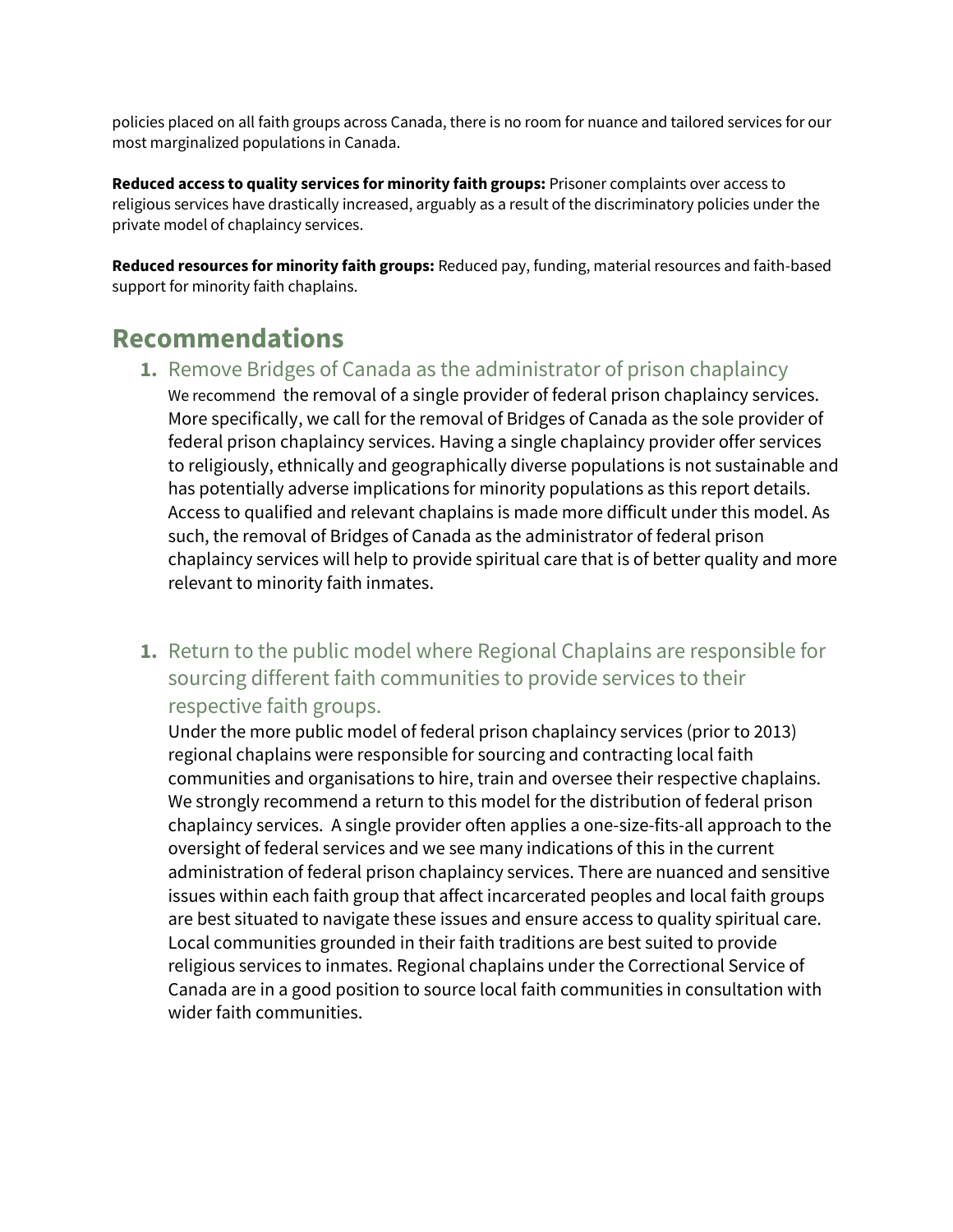**1.** Contract faith communities to provide prison chaplaincy services through transparent processes.

This recommendation calls for the contracting of regional faith communities to administer their respective federal prison chaplaincy services. There are nuanced and sensitive issues within each faith tradition and group that affect incarcerated peoples; local faith groups are best situated to navigate these issues and ensure access to quality spiritual care. For example, there are numerous sects within Islam and its essential that a Muslim chaplain knows how best to support multiple sects. An important resource for the chaplain in the administration of their services is their employer. When chaplains are employed under organisations well versed in their respective faith traditions, they have guidance and support in relationship to the content and quality of spiritual care they provide. The current model does not offer this support to minority faith chaplains and as a result there is little oversight in the quality of spiritual services offered to inmates. Local communities grounded in their faith traditions are best suited to provide religious services to inmates, its important that these communities are contracted through transparent, merit-based approaches.

**1.** Offer standardized training/orientation for prison chaplains

This recommendation calls for standardized onboarding, through a module or another consistent form of asynchronous training, to better prepare chaplains for their roles before entering the institution. This training would include general and region specific content to ensure the chaplain has a basic understanding of their role within the institution. This training will also assist faith communities in better preparing their respective chaplains.

# **A note from the researcher**

Although this venture started as a generally curious pursuit, it has developed into a call for urgent and immediate action.

Canadians are coming to a reckoning that there are core problems within the conception of incarceration. When we think about redemption, healing, and recidivism, the question of faith-chaplaincy fits squarely at the nexus of these conversations.

I came into this work knowing that tensions exist in ensuring religious freedoms for people as well as ensuring the integrity of a securitized environment in correctional spaces.

What I did not know was that in an ostensible effort to save costs, it appeared we were compromising a fundamental freedom that should be afforded to all people in Canada, and that this compromise goes largely unnoticed by the public and the harms are largely felt by our most marginalized. The impacts of the privatized federal prison chaplaincy had have the effect, we contend, of preventing prisoners from being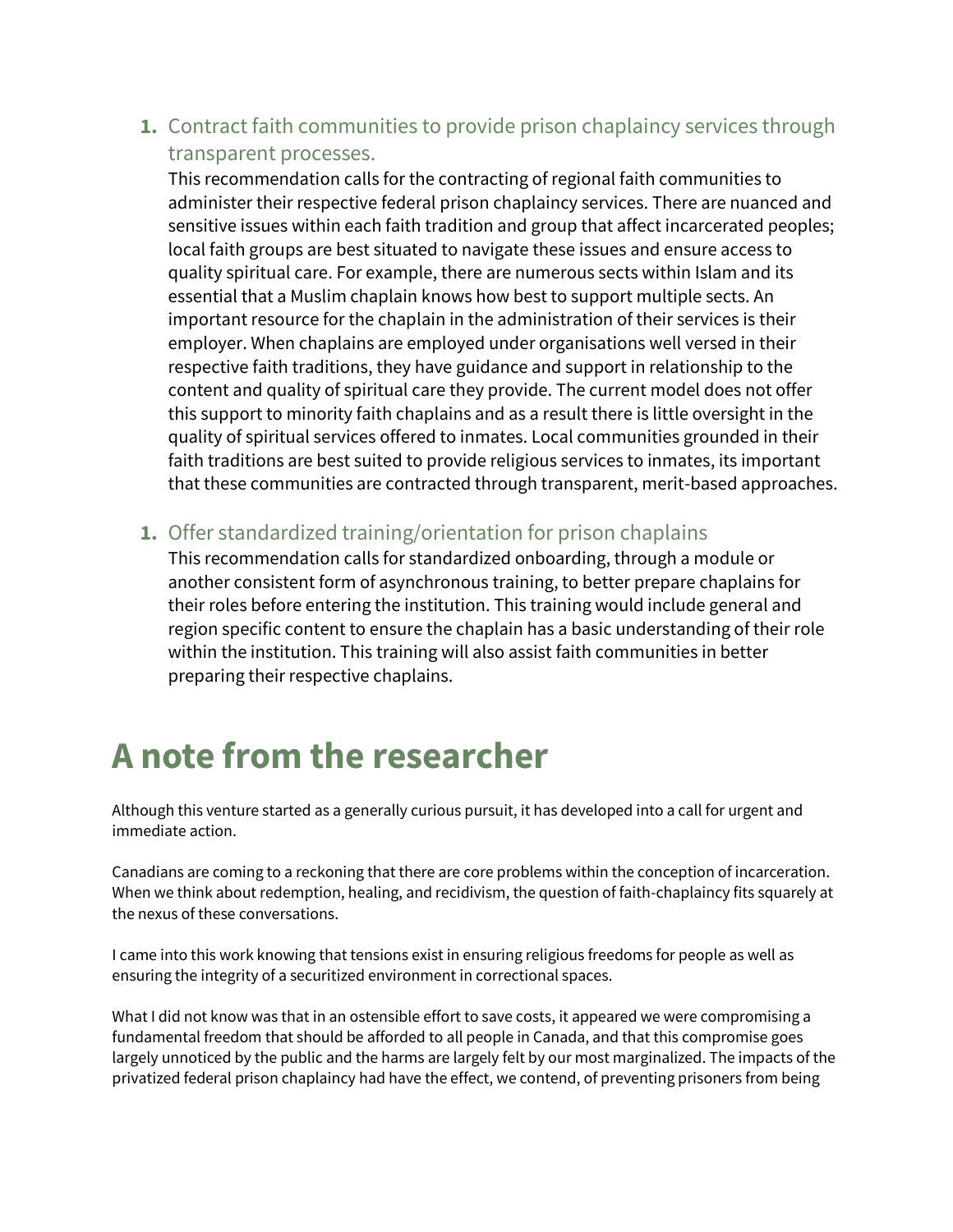able to practice their faith. For example, we spoke to numerous Muslim chaplains who stated that they have not visited a women's institution in over 2 years.

I witnessed the exhaustion faced by chaplains serving our most vulnerable who are now under resourced; I spoke with formerly incarcerated minorities who experienced discrimination and had no ally in the space to advocate for their needs.

This is a call to action, a call to upholding our fundamental freedoms as Canadians and the need to protect our most marginalized. I am optimistic that change can come.

All the best,

Adar Abdulkadir, MA

Adar Abdulkadir serves as the research lead at the Islamic Family and Social Services Association and as a Justice Instructor at NorQuest College. She holds a Masters in Criminology from Simon Fraser University and is an experienced project manager with work in correctional settings, youth programming, and trauma-informed crime prevention projects. Adar is an avid advocate for racialized communities and is committed to working to improve systems to better support marginalized populations.

\_\_\_\_\_\_\_\_\_\_\_\_\_\_\_\_\_\_\_\_\_\_\_\_\_\_\_\_\_\_\_\_\_\_\_\_\_\_\_\_\_\_\_\_\_\_\_\_\_\_\_\_\_\_\_\_\_\_\_\_\_\_\_\_\_\_\_\_\_\_\_\_\_\_\_\_\_\_\_\_\_\_\_\_\_

# **Introduction**

Federal prison chaplaincy services in Canada experienced a major shift in 2013 when the Conservative federal government announced that a single private company would be contracted to recruit and oversee chaplains serving in federal institutions (Beckford & Cairns, 2015). This was a departure from the previous model in which the Correctional Service of Canada (CSC) provided a number of contracts to various faith communities who were then responsible for hiring, training and overseeing the work of their respective chaplains (Beckford & Cairns, 2015).

In an effort to reduce costs, in 2013 then Public Safety Minister Vic Toews announced that the CSC would no longer provide contracts to part-time prison chaplains. The overwhelming majority of part-time prison chaplains represented minority religions, with only two of the 71 chaplains employed full-time by CSC being non- Christian chaplains (CBC News, October 2012, pp 24). Many minority faith chaplains and prisoners argued against what they saw as a discriminatory decision to cut part-time chaplains. Toews announced soon after that the Conservative government would outsource chaplaincy services to a single private company as of March 2013 (Moore, March, 2013; Cobb, October, 2014). It is important to note that the initial shift away from a more public model of prison chaplaincy was widely viewed as inherently discriminatory towards minority faith groups.

Kairos Pneuma Chaplaincy (KPC), a for-profit company created by former Canadian Anglican prison chaplains, was awarded the initial chaplaincy contract from 2013 to 2015 (Beckford & Cairns, 2015). Bridges of Canada, a subsidiary of the American company Bridges International, outbid KPC and officially took over the provision of federal chaplaincy services in April of 2016 (Rodriguez, 2016, pp 29).

Adar Abdulkadir (2018) conducted qualitative research on the impact of privatization on minority faith prison chaplains in Canada. Through in-depth interviews with 10 minority faith chaplains who worked under both public and private chaplaincy models, the study found that: 1) increased levels of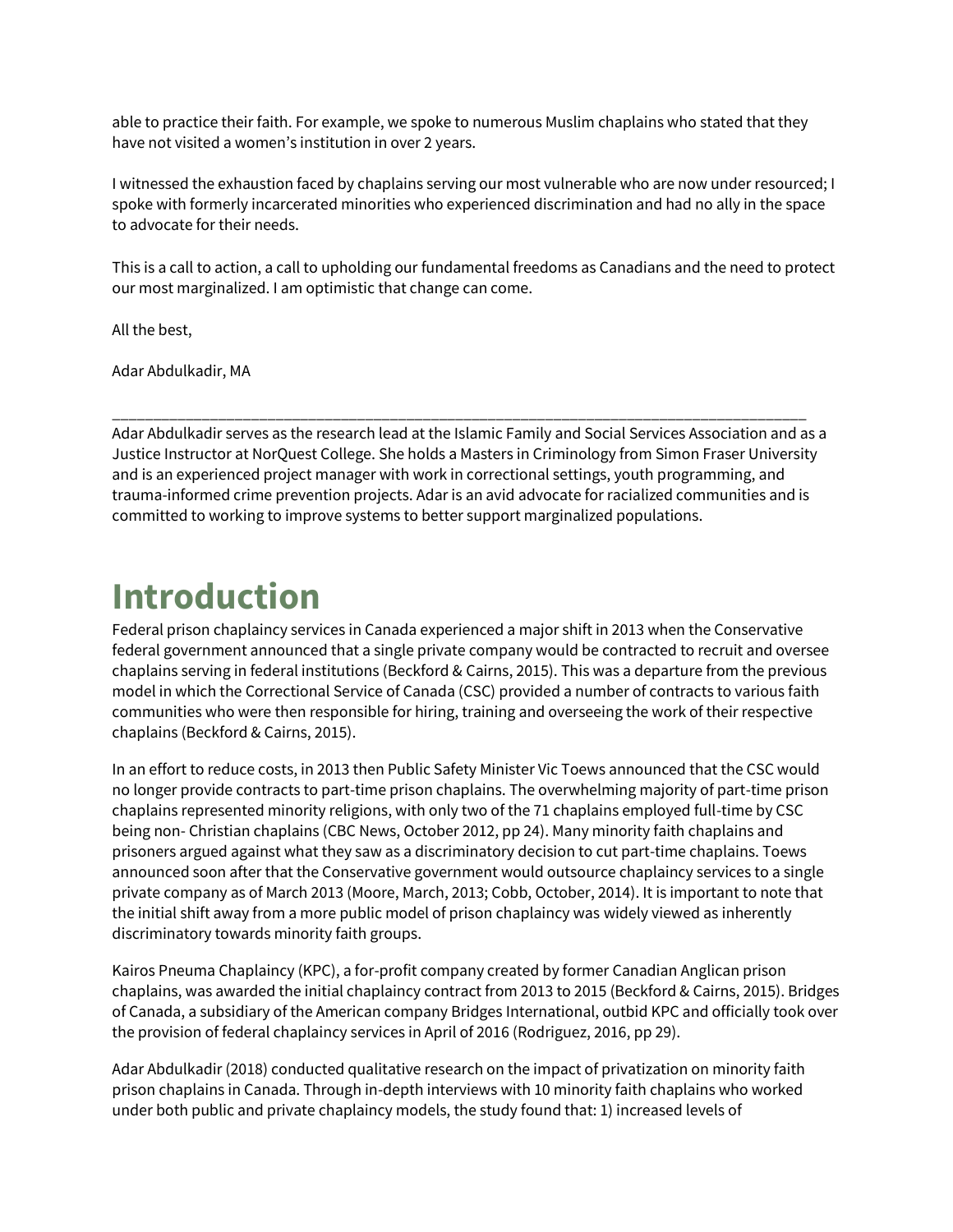bureaucratization have compromised the quality of spiritual care available to minority faith prisoners, 2) resources for minority faith chaplains have reduced significantly and 3) there is widespread discontent with working conditions under Bridges of Canada. This research is further supported by public criticism of Bridges of Canada and privatized prison chaplaincy services, there have been an increase in complaints over access to religious services (Burke, December, 2017).

Federal prison chaplains are responsible for: 1) establishing a visible presence within correctional institutions, 2) directing and coordinating religious practices and meditation, 3) offering religious educational services (CSC, 2012). Prison chaplains direct and coordinate religious practices for their congregation. Chaplains lead ritual worship, plan events and activities related to various holy days, validate and ensure that specific religious needs of prisoners are met within the institution and create and maintain atmospheres of worship within the institution (CSC, 2012). Chaplains also create and deliver educational services to improve prisoners' understanding of their religious traditions, train community volunteers and acquire and distribute religious literature and materials.

Minority faith prison chaplains face unique challenges in providing spiritual and religious care to prisoners who are often a product of the social and political climate and perceptions of these faith groups in Canada. An important responsibility for chaplains involves introducing and validating religious practices to the correctional institution and as a result a significant amount of their time is spent on administrative tasks such as ensuring that religiously permissible foods are available to prisoners and coordinating religious services (Gilliat-Ray et al., 2013).

An additional challenge faced by minority faith prison chaplains is that most individuals providing religious care to federal minority prisoners do so on a part-time or voluntarily basis (Beckford & Cairns, 2015). Parttime chaplains have limited time with the prisoners they serve and enjoy fewer professional rights compared to their full-time counterparts (Ajouaou & Bernts, 2015). Federal minority faith prison chaplains must perform their regular professional responsibilities while introducing and validating their religious traditions to federal institutions and working on a part-time basis.

# **Findings**

# **Reduced access to quality spiritual care for minorities**

#### Distribution of hours under Bridges of Canada

Prior to privatization, chaplains could use their contractual hours to provide direct services to prisoners, as well as to perform a variety of services both inside and outside of their institutions (Abdulkadir & Long, 2021). The chaplains were afforded flexibility and autonomy in allocating their time. However, after privatization more rigid structures for the allocation of paid hours were put in place (Abdulkadir & Long 2021).

The first major change to the allocation of payable hours for chaplains was that paid time was now limited to time spent within correctional institutions. Chaplains are no longer able to help prisoners reintegrate into the community upon release. Prior to privatization, chaplains were mandated to facilitate ties with their respective faith communities for the benefit of the prisoner's reintegration. The lack of paid community time is especially disadvantageous to minority faith chaplains. Because religious texts and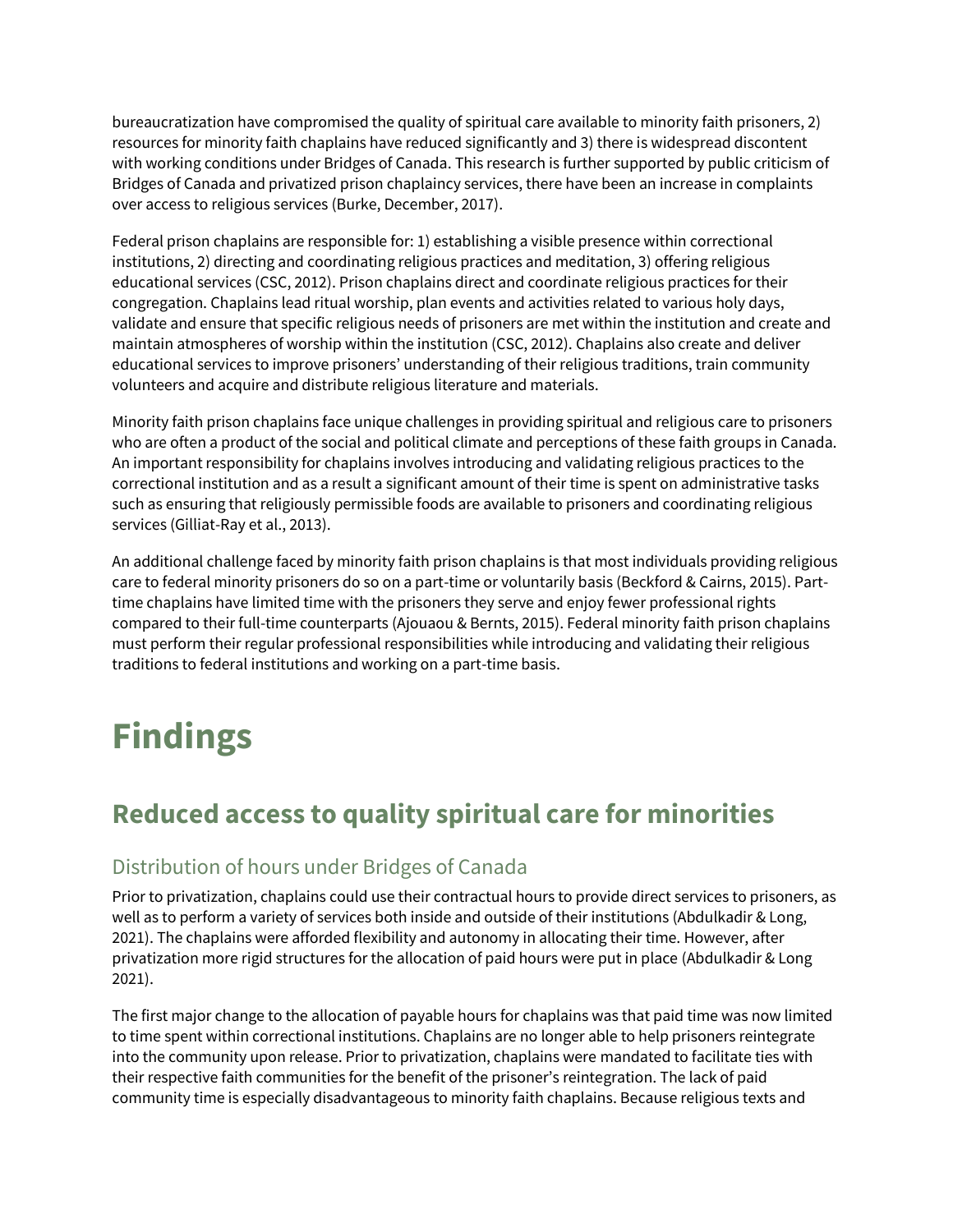artifacts cannot be supplied by correctional institutions for all faith groups, minority faith chaplains rely on contributions from their faith communities to ensure that prisoners have access to relevant materials (Abdulkadir & Long, 2021). While they were no longer paid to perform these duties, many were still collecting resources for prisoners voluntarily on their own time.

After privatization, a more rigid structure for the allocation of working hours for chaplains was introduced. Monthly hours were divided into what was referred to as 'task assignments'. Task assignments mandated that a fixed number of hours be spent in each correctional institution in a chaplain's catchment area. For example, if a chaplain was contracted to serve three prisons for 30 hours a month the task assignment system would specify that they spend 10 hours in Prison A, 15 hours in Prison B and 5 hours in Prison C, based on the religious distribution of federal prisoners at the time. These did not account for the logistical barriers in serving a population divided by varying security levels and unique needs. While the chaplains used to borrow extra hours from one prison to serve another when necessary, that option is no longer available to them. Correctional environments are often unpredictable and because task authorizations are often slow to account for sudden influxes and outflows in prison populations, they restricted the chaplains' ability to provide timely services to prisoners (Abdulkadir & Long, 2021).

For a prison to be allotted chaplaincy hours, the task assignment system requires that there be at least three individuals of the same faith group in one institution. This requirement has severely impacted minority faith women prisoners' access to relevant spiritual services. Abdulkadir (2018) found that some minority faith chaplains had not visited women's prisons for over 2 years. This issue needs to be remedied immediately in order to meet minority faith women offenders' section 15 Charter right to equal rights under the law.

When chaplains work for their faith communities under a more public model of chaplaincy services, individual employers can afford chaplains flexibility and a nuanced approach to the allocation of their hours to ensure that the needs of their community are being met, including women offenders. A one-sizefits-all approach to prison chaplaincy in Canada is not conducive to meeting the needs of unique marginalized communities.

The restrictive measures placed on the provision of prison chaplaincy services impacts minority religious groups in a very distinct way. Minority groups do not have religious texts and artefacts readily available within federal institutions. By restricting chaplain's paid hours to time spent within correctional facilities chaplains who wish to collect materials in the community do so on their own time. It is likely this has resulted in less relevant materials being made available to minority faith prisoners. This impact will likely not be felt by those belonging to majority religious groups because mainstream Christian texts are often accessible within federal corrections.

### **Hiring practices under Bridges of Canada**

Hiring practices for minority faith prison chaplains under Bridges of Canada have been described as "rushed" and lacked rigor in ensuring the individuals were qualified to serve their respective faith communities (Abdulkadir, 2018). Two chaplains described their experience being hired by Bridges of Canada: "you did not even give me an interview, how could you accept me? ... They were so desperate to just do things quick, quick, quick" (C1);

They called me and said would you like to work in a federal prison, I said for what? He said as a chaplain and immediately I was appointed... immediately in fact I didn't have a clue, I said what is this? I ['ve] never worked in a federal prison as a chaplain... The thing is they didn't know much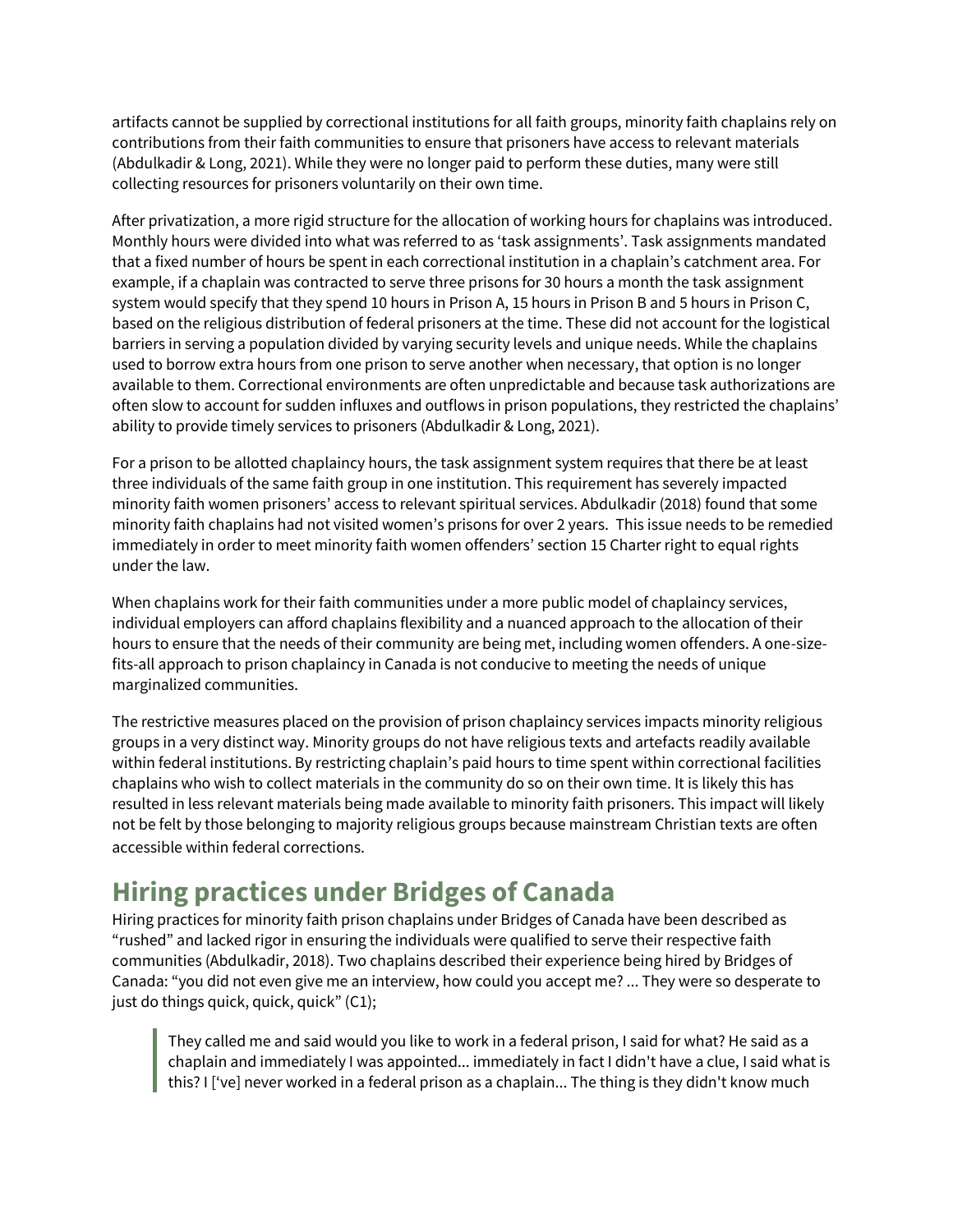about my background, who I was... it was a good opportunity for me, so I said yes (C6). (Abdulkadir, 2018, p. 37).

Numerous chaplains who spoke to us characterized the rushed hiring processes as careless and participants often questioned Bridges of Canada's ability to adequately vet minority faith chaplains. Bridges' lack of familiarity with various faith groups meant that they were not equipped to adequately vet potential minority faith chaplains. Under the public model, faith-based organization's familiarity with their respective faith tradition placed them in a better position to assess the qualifications and community support of prospective chaplains (Abdulkadir, 2018).

## **Reduced resources for minority faith chaplains**

#### Reduced pay and funding

Many minority faith chaplains' hourly rate of pay reduced under Bridges of Canada. Before privatization, federal prison chaplaincy was not an especially lucrative career. However, the pay cuts were too drastic and unfair to the chaplains whose salaries were negatively affected (Abdulkadir & Long, 2021). After privatization chaplains' lost access to community funds raised by their previous managers and stipends provided by CSC (Abdulkadir & Long, 2021). Participants used to receive small amounts of excess funding through CSC at the end of the fiscal year to buy books and other materials for programming. After privatization, these stipends were no longer available to chaplains.

 The restrictive measures placed on the provision of prison chaplaincy services impacts minority religious groups in a very distinct way. Minority groups do not have religious texts and artefacts readily available within federal institutions (Abdulkadir & Long, 2021). By restricting chaplain's paid hours to time spent within correctional facilities chaplains who wish to collect materials in the community do so on their own time. It is likely this has resulted in less relevant materials being made available to minority faith prisoners. This impact will likely not be felt by those belonging to majority religious groups because mainstream Christian texts are often accessible within federal corrections.

 Chaplains are also no longer reimbursed for mileage and travel time to prisons. Reduced compensation for mileage and travel time is particularly disadvantageous for minority faith chaplains because they often serve a religious demographic across multiple institutions.

### **Reduced faith specific supports from employer**

Minority faith chaplains that we spoke to often felt that Bridges of Canada does not understand their faith traditions. Standardizing the work of prison chaplains does not account for the unique challenges faced by some minority faith communities and participants felt that their work was at times more challenging in comparison to Christian chaplaincy because their faith traditions were less 'firmly rooted' in Canadian society. For example, for a Muslim chaplain in the month of Ramadan, their monthly hours would be adjusted to account for the needs of both the chaplain and inmates. This accommodation is not afforded under Bridges of Canada.

Bridges of Canada cannot validate minority faith prisoners' religious claims because of their lack of familiarity with minority faith traditions. At times, religious accommodations offer prisoners advantages within correctional facilities. For example, the quality of some religiously permissible foods is seen as better than the food provided to mainstream populations. Because of this, prisoners are not always truthful in their requests for religious accommodations. It is the responsibility of prison chaplains to verify various religious claims. Bridges also proves reluctant to seek advice from faith-based organizations. Many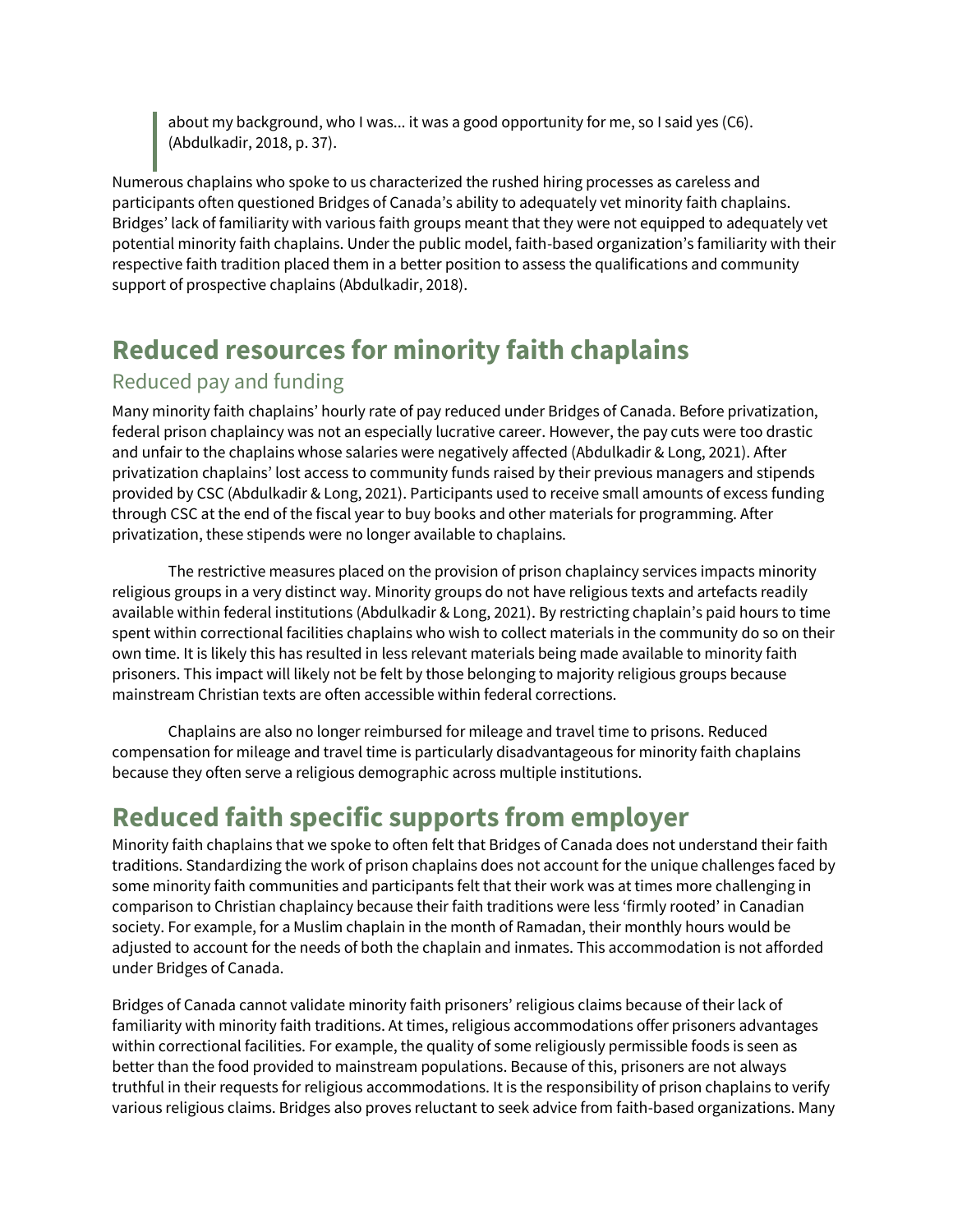participants felt that faith communities' valuable expertise were being ignored which is problematic because Bridges is not in a position to be an authority in religious matters for minority groups. There is not an effective means of checks and balances – the chaplains they hire are the resident authorities without explicit ties to minority faith communities. After resigning as prison chaplains, two participants offered to provide advice to the private contractor on a voluntary basis, to ensure that the needs of their populations were met. Both expressed frustration that their offers were not accepted and that their expertise was rarely used (Abdulkadir, 2018).

### **Reduced advocacy from employer**

Prison chaplains are meant to be in the institution but not of the institution. There are times where prison chaplains need to advocate on behalf of the prisoners they serve and challenge the institutions they work in. With Bridges of Canada offering a competitive rate to CSC for the administration of chaplaincy services, they have a vested interest in pleasing CSC and there is a lack of effective advocacy to address the needs of minority faith chaplains and inmates. Minority faith chaplains felt that after privatization they often worked in isolation, they were no longer permitted to work directly with CSC employees and they did not feel supported by the private contractor.

### **References**

- Abdulkadir, A., & Long, I. J. (2021). The Impact of Privatization on Minority Faith Prison Chaplains in Canada. Journal of Pastoral Care & Counseling, 75(3), 199–206. https://doi.org/10.1177/15423050211032124
- Ajouaou, M., & Bernts, T. (2015). Imams and Inmates: Is Islamic Prison Chaplaincy in the Netherlands a Case of Religious Adaptation or of Contextualization? International Journal of Politics, Culture, and Society, 28(1), 51-65.
- Beckford, J. A., & Cairns, I. C. M. (2015). Muslim prison chaplains in Canada and Britain. The Sociological Review, 63(1), 36-56. doi:10.1111/1467-954X.12224
- Burke, D. (2017, December 23). Inmate complaints on the rise over access to religious services. CBC News Nova Scotia, pp. 2-13.
- CBC News, (2012, October 4). Non-Christian prison chaplains chopped by Ottawa. CBC News British Columbia. pp 7.
- Cobb, C. (2014, October 30). Prison imam leaves post to protest cuts; government cutbacks privatization of chaplaincy impacts safety, he says. The Ottawa Citizen.
- Correctional Service of Canada. (2012). Statement of work for prison chaplain.
- Gilliat-Ray, S., Pattison, S., & Ali, M. (2013). Understanding Muslim Chaplaincy. Ashgate Publishing Company.